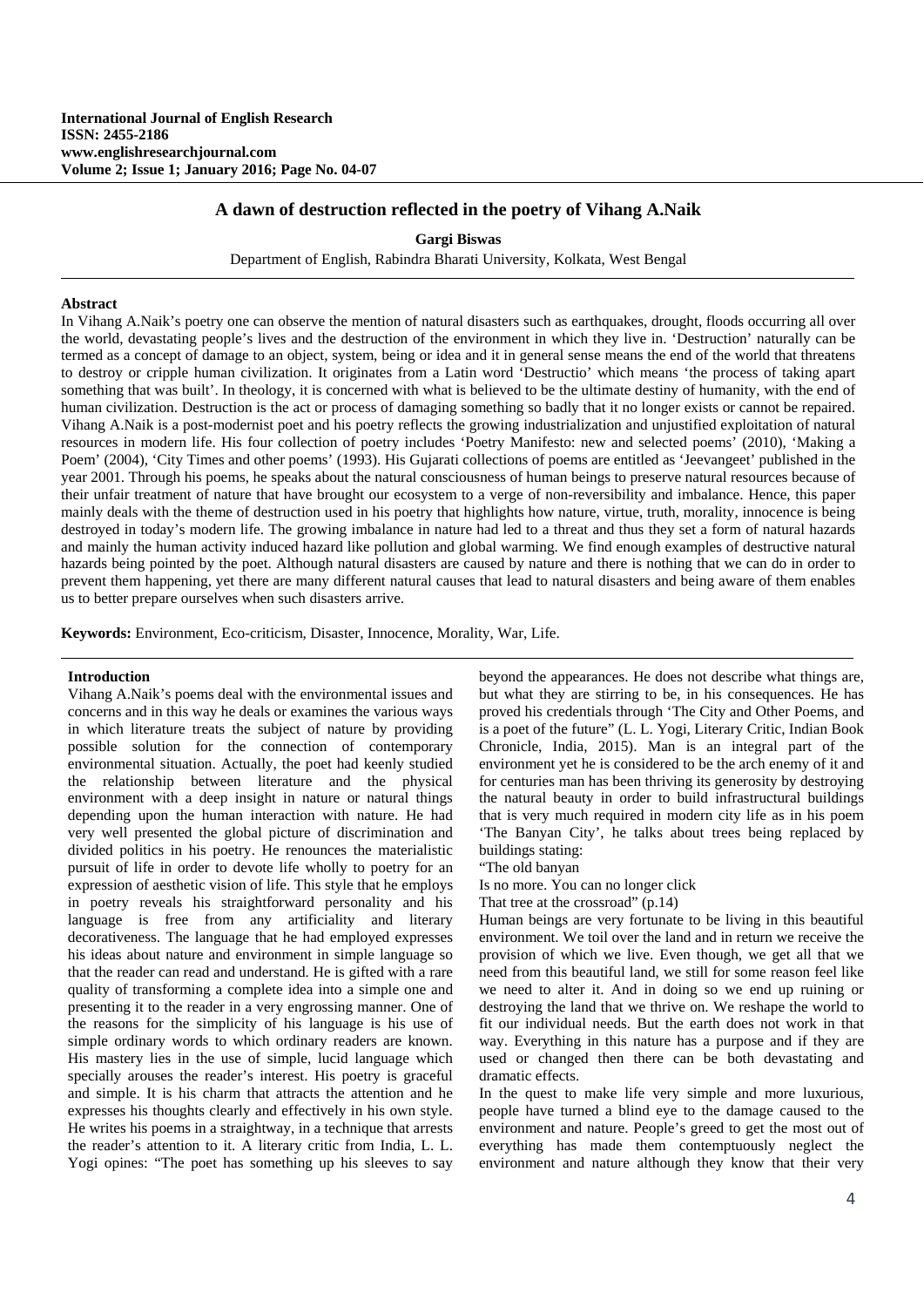existence depends on it. Nature and the environment has always been the victim for this which is languishing and diminishing due to people's apathetic nature. This is what Vihang A.Naik had reflected in his poems examining the human perception of destroying the nature that had changed throughout history representing the current environmental issues accurately. Through his poetry, one can understand that it is the time to undo the damage done to the surroundings. It can be done in a way by nations coming together for protecting the environment. We find the poet engaging himself in his poetry about the application of ecology and ecological concepts to the study of literature which is known as eco-criticism. He had very aptly used it and applied to understand the unfolding environmental crisis. Eco-criticism is the youngest of the revisionist movements that have swept the humanities over the past few decades. The poet's common ground on which all strands of eco-criticism prevail is the assumption of ideas that structures the desire of governing the interaction between human and their natural environment. They are of central importance according to the poet and a means to get a handle over the ecological predicament. The poet in his poems seek to engage environmental history, philosophy, sociology and science studies that deals with the ecology of the natural environment by considering the many relations between literature and the natural world. Dr. Kalyani Dixit comments: "Poetry Manifesto is indubitably a gem in the treasure box of contemporary Indian English poetry. Since the experimental strain, philosophical expressions and emotional intensity displayed by Vihang A.Naik is exceptional. Reading of this collection instills the sense of satisfaction and wondrous pleasure in the hearts of the readers" (Dixit, Dr. Kalyani, Colossal Range Of Experiences And Philosophical Vision Of Vihang A. Naik In Poetry Manifesto New And Selected Poems, Research Scholar 1.4 2013: 1-4).

In the poet's view we lack imagination where we analyze nature and this is where his poetic endurance and craftsmanship lies by romanticizing nature by giving a true picture of Indian nature. It tells us about the human condition by analyzing how the actual and real scientific facts of nature influence our lives and literature. He mainly incorporates the strict study of natural objects into literary criticism that helps to understand how nature might be its own force in literature and the one that operates the human principles and motivation by granting a new insight into people. The poet had spent time upon thinking the ways to reduce a people's negative impact on the environment and nature through his poetry. Techno culture is arising in today's modern world by the use of computer networks as in his poem 'New Websight' he exclaims: "Your vision

Makes an inductive

Leap

The fear grips

An e-age as the century

Turns" (p.12)

He brings out the perfect techno polis life where modern people are engrossed in communication, entertainment, work and business. In his poem 'Gujarat' he simply states about the devastating earthquake that took place in Gujarat on 26<sup>th</sup> January, 2001. An earthquake is a vehement shake of the earth from natural causes and is a phenomenon of strong vibrations occurring on the ground. It is a consequence to release of large amount of energy with a short period of time that becomes a sort of disturbance in the earth's crust or in the upper part of mantle and this comes as a great damage by destruction of buildings and nature resulting to the huge loss of life and property. This mass destruction to human life caused due to the Gujarat Earthquake has grieved the poet's heart and soul to a great extent. He gives a vivid and a clear picture of the earthquake through the lines stating: "On Gujarat's face of gold

Now

Only horrific cracks

And a sense of great

Loss"  $(p.20)$ .

One can find the poet giving a picture of drought that destroys the lives of humans and animals and the natural environment. Drought is a period of below average precipitation in a region resulting in prolonged shortages of water supply. The poet speaks about the place on Arasuri hills in his poem 'Ambaji' stating:

"Again the bhadervi

On Arasuri Hills

In land without rains.

It is full moon

And the carnival without

Water" (p.16).

The drought created a substantial impact on the ecosystem and agriculture of the affected region on Arasuri Hills. Although droughts can persist for several years, an intense drought can cause significant damage and harm to social economy. This region had experienced a continuous period of dry weather due to lack of rain. In another poem 'In Rains', the poet had mentioned about the means of natural destruction called flood. Flood is an overflow of water that submerges land which is usually dry and they impact the community by affecting their lives and property. This is what the poet had held in this poem stating:

"A poem sails

Above road lane

From yesterday's flood report" (p.29).

We find ample evidences of destruction whether it is natural destruction or destruction of innocence and truth in modern life. The poet talks about the childhood innocence in his poem 'After Innocence'. Innocence is usually is associated with youth and ignorance. The loss of one's innocence is associated with the evils of the world and the individual's loss of innocence will impair him or her emotionally and physically and the poet very well explains the loss or destruction of childhood innocence in life. Being in the midst of hardship leads a person to a loss of innocence. An individual is more desperate during tough times and have tendency to be impulsive that leads to a loss of innocence which is a part of everyone's life. Being in a life of drama, betrayal and love the poet upholds the view that they easily cause the character to lose the innocence. The action or experience that causes the loss of innocence is one that is unforgettable in today's modern life whether it is a good memory or a terrible memory the experience makes people guilty, culpable, fearful, dishonest, mischievous, vulnerable and trapped and the most important aspect of the loss of innocence is that it can never be regained. This loss of innocence is exactly what the poet is talking about in his poem 'After Innocence' stating: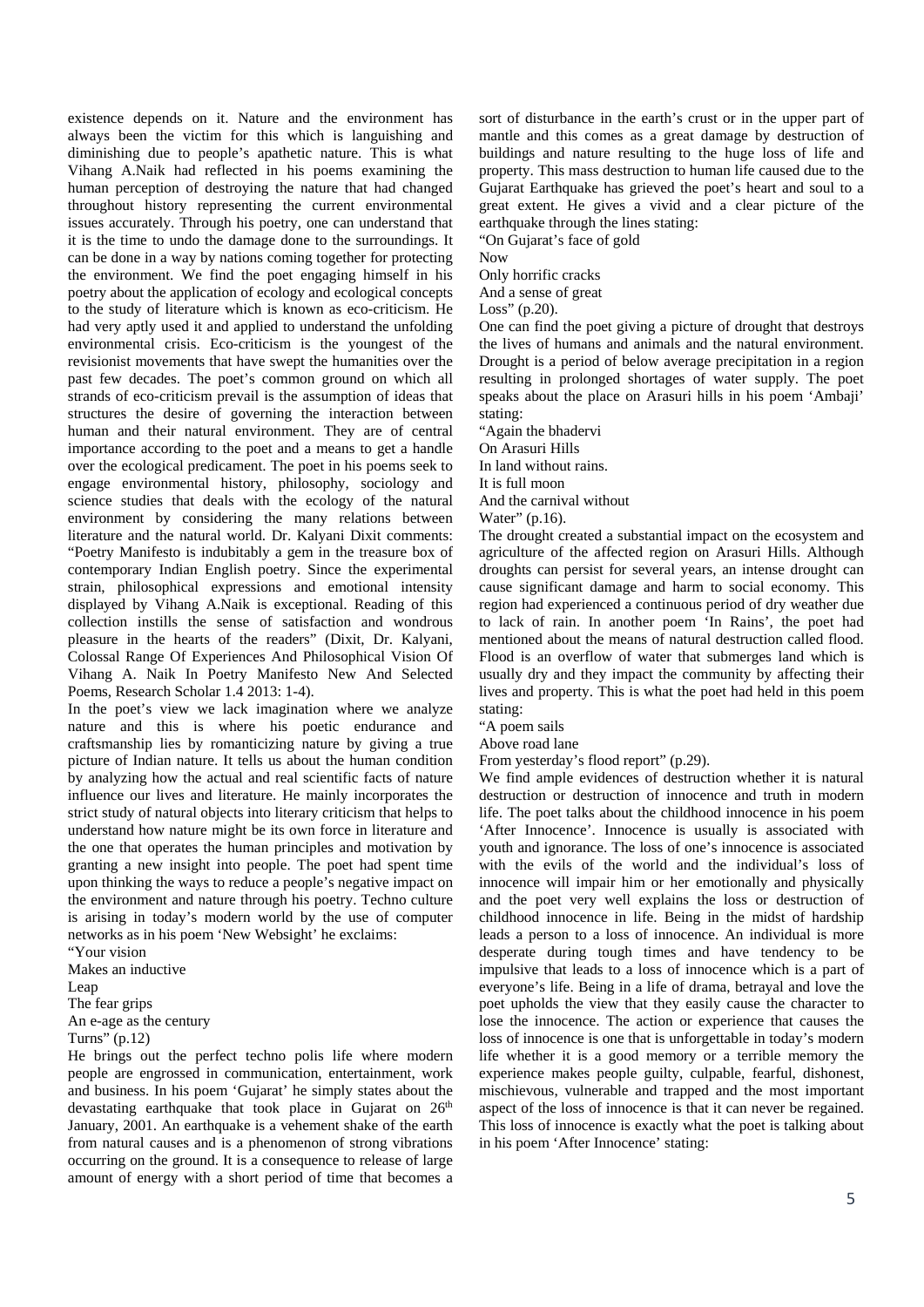"You find yourself Strange in the fog Of knowledge Enter The world Of deception" (p.111).

The scars that the loss of innocence leaves never disappears as it is a loss of purity. It occurs when a young person first develops awareness to the suffering evil pain that is entailed in the society around them. The situation is clearly focused by the poet as the person is put into a position where they have to act and respond in a manner that advances their age. He talks about the desire of human beings that destroys an individual forever. Jitendra Arolia very rightly remarks that: "The poetry collection is based on many themes like religious, social, cultural, and political and economic and personal history. The first half of the book is devoted to concepts such as versification, poetic language, and tradition, the second half is organized along genre lines and examines, nature poetry, sociological experience" "(Arolia, Dr.Jitendra . 'Kaleidoscopic Vision in Vihang A.Naik's Poetry: Manifesto' published in Research Scholar: An International Refereed e-Journal of Literary Exploration. ISSN 2320 – 6101 , Vol. I Issue II, May, 2013). The poem 'Truth is a Mirror' reflects the virtue of truth that is fading in today's modern life. By truth the poet is trying to justify the relevance of the virtue that is truth in human life which we tend to lose and this leads to a verge of destruction of self. The poet mainly depicts upon the importance of truth in a person's life. Once a person begins lying, it creates an anxiety destroying the self-esteem .Truth means never faking reality in order to gain value and it is the virtue of referring to the practical facts of life, about the purposeful principles that are formed for the reason of making human life possible. They are applied absolutely with regard to the full context of one's knowledge. Truth in modern life is like mirror where there is no absolute use of truth in human life as the poet states: "Put off

The mask he wears upon

The door of his heart

Where the darkness lies" (p.94)

Morality is concerned or related to truth and it is a matter of the immutable laws of identity, casualty and contradiction. A person is morally responsible for acknowledging all the relevant items of his knowledge pertaining to any given situation. The virtue of truth in the poet's view is the best tool of success in the life and a backbone of the successful relationship which has the capability to form a well-developed society. Without the virtue of truth it becomes very tough to make real and trustworthy friendship or love bond. A person with a good character, ethics, and morality in life gives encouragement to the self without any bad feeling. His poem 'Prayer' reflects the reincarnation of self that is being destroyed in the midst of modern city life. He prays to god to rescue him and to show him some purpose or meaning to life in this absurd city as he states:

"Cities leading

You nowhere Rescue us

Lord

At once" (p.41).

Love was also being destroyed in this materialistic age where a man possesses everything except love. Love has been treated as a thing which is not present in a person's modern life. The poet's concern can be developed through his poem about the changes that are undertaking from the natural scene to the manmade scene with the advent of science, technology and development in modern city life. In the poet's opinion love is actually the supreme virtue in life.

In the poems we also find the immediate mention of wars that is created as a result of differences on race, religion and socioeconomic dissatisfaction. Human greed, wealth, power and intolerance towards others are the factors or reasons that promote war. In his opinion, war brings untold miseries as well as destruction of political and economic stability. People's life and daily existence come under threat and the populations are displaced. We also find him mentioning about nuclear war in his poem 'City':

"An inspired child

Sketches

Of nuclear war

The world thrives

A polluted plant" (p.118)

Nuclear war can be vastly more destructive in rage and extent of damage is huge in a much shorter time. The result of this kind of war would be devastation to the health and lives of people and to the environment in which we live. Therefore, the poet transcends the idea of consciousness about avoiding war at all cost. The only way to protect our lives and ensure stability in our country is to practice tolerance and respect for each other. War is the greatest catastrophe that can befall on human beings and nature that brings death and destruction.

## **Conclusion**

Man is a highly dynamic creature and it seems that he cannot remain contended merely with works of peace. The development of modern comforts, the extension of knowledge, the means of happy life somehow always leads to harming or destroying the nature in one way or the other. So, his poetry is actually a representation of the destructive features implying importance of natural conservation. This is the destruction theme that the poet deals in his poems. The poet is successful in portraying the intellectual aspects of life. He progresses as a great artist of reflecting the idea of an escape from materialistic life into the world of freedom in order to seek peace. As Jack Magnus a reviewer from USA says: "City Times is a heady mix of beauty, life and visual astray of the abstract sculptures and buildings that form the skeleton of city. Time seemed to stand still for me as I read Naik's verse. Each word is used with precision; each image is clearly brought forth examined and then transformed into its successor" (Jack Magnus, Reviewer for Reader's Favourite, USA, 2015).The central theme in quest for physical and spiritual freedom and an intense desire for creation can be very well noted in his poems. His singular method takes the readers into confidence and a personal bond is created as once between the poet and the reader. He has indeed a perfect sense of expression and his style is dictated by the sort of immediacy that he attains with a sober, restrained and dignified tone.

### **References**

- 1. Vihang A Naik, Poetry Manifesto. New Delhi: Indialog Publications Pvt Ltd. 2012.
- 2. L. L. Yogi, Literary Critic, Indian Book Chronicle, India, 2015.